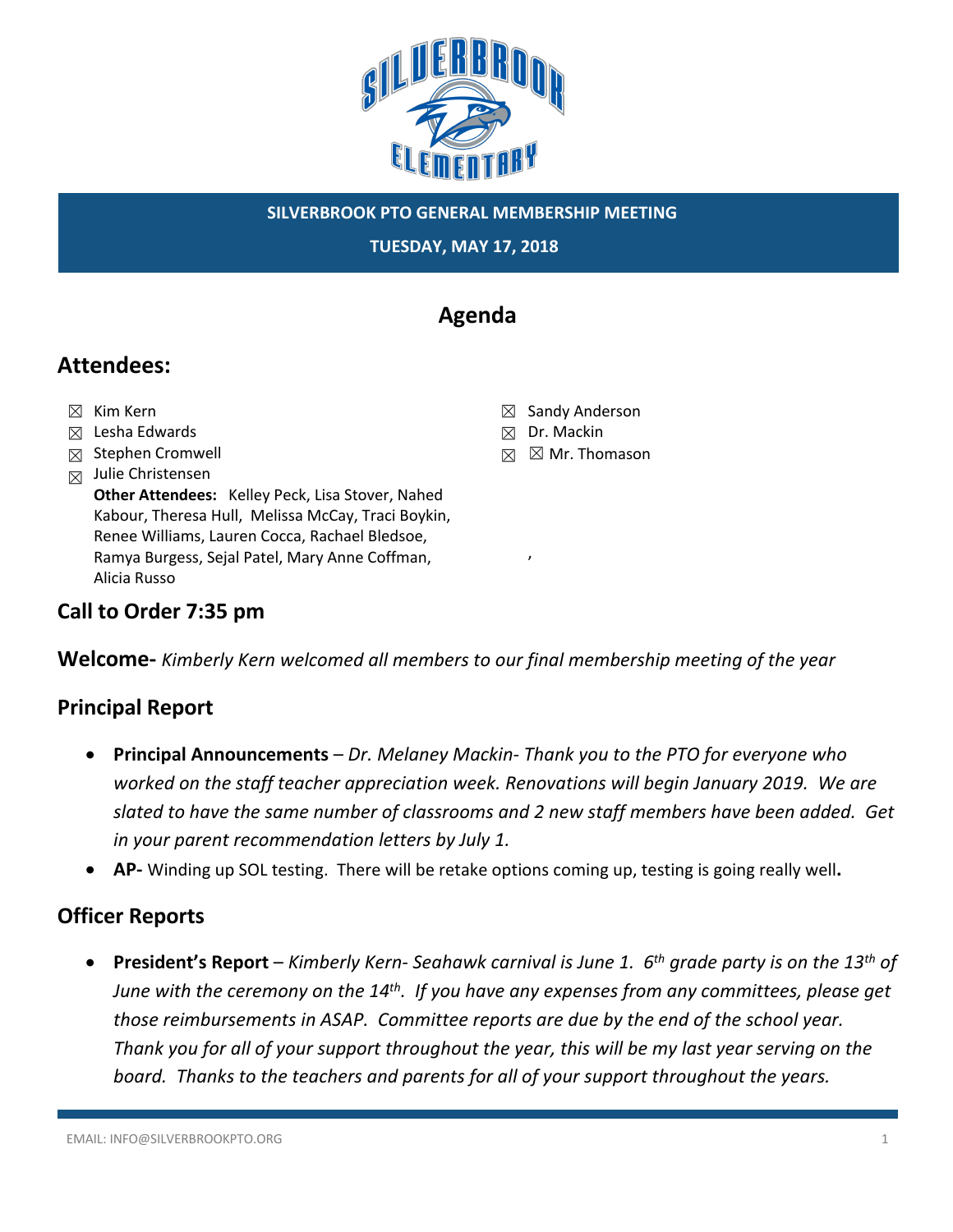

#### **TUESDAY, MAY 17, 2018**

- **Secretary's Report**  *Lesha Edwards*
	- $\circ$  May Meeting Minutes: Review and Approval-Minutest are approved with the edits of the Month correction on the Minutes
- **VP of Fundraising Report**  *Sandy Anderson*
	- $\circ$  Seahawk Carnival Plans: 6-8pm, June 1- We need to make sure everyone signs up for carnival. T-shirt orders are due by next week. Parent packs for spirit sticks are in and preorders will be delivered to the oldest child.
- **VP of Social Activities Report** *Julie Christensen*
	- $\circ$  Teacher Appreciation Week Recap- Superhero week was amazing. Thanks so much for supporting our teachers.
- **Treasurer's Report** *Steve Crowell – Proposal to increase the Target carryover from \$13,000 to \$15,000. Allocate additional funds to certain school support activities. Create a "special Carryover" line item for SY2018/19 of \$7,050 to cover new programs or budget increases to be finalized in SY18/19.*
	- $\circ$  Ledger balance is \$46,755.58 with the funded accounts being \$66, 125.
	- o Budget was approved as outlined on Treasurer's report.

### **Committee Reports**

- EduKit School Supplies *Traci Boykin- Program was launched and we have until June 30 for best pricing and July 31st last day for orders.*
- *Science Olympiad- New program with several divisions. Parent volunteers to take over the program. Up to the teachers on Division A (3rd-5th) or B (5th-8th). We need a liaison between Teachers and parents.*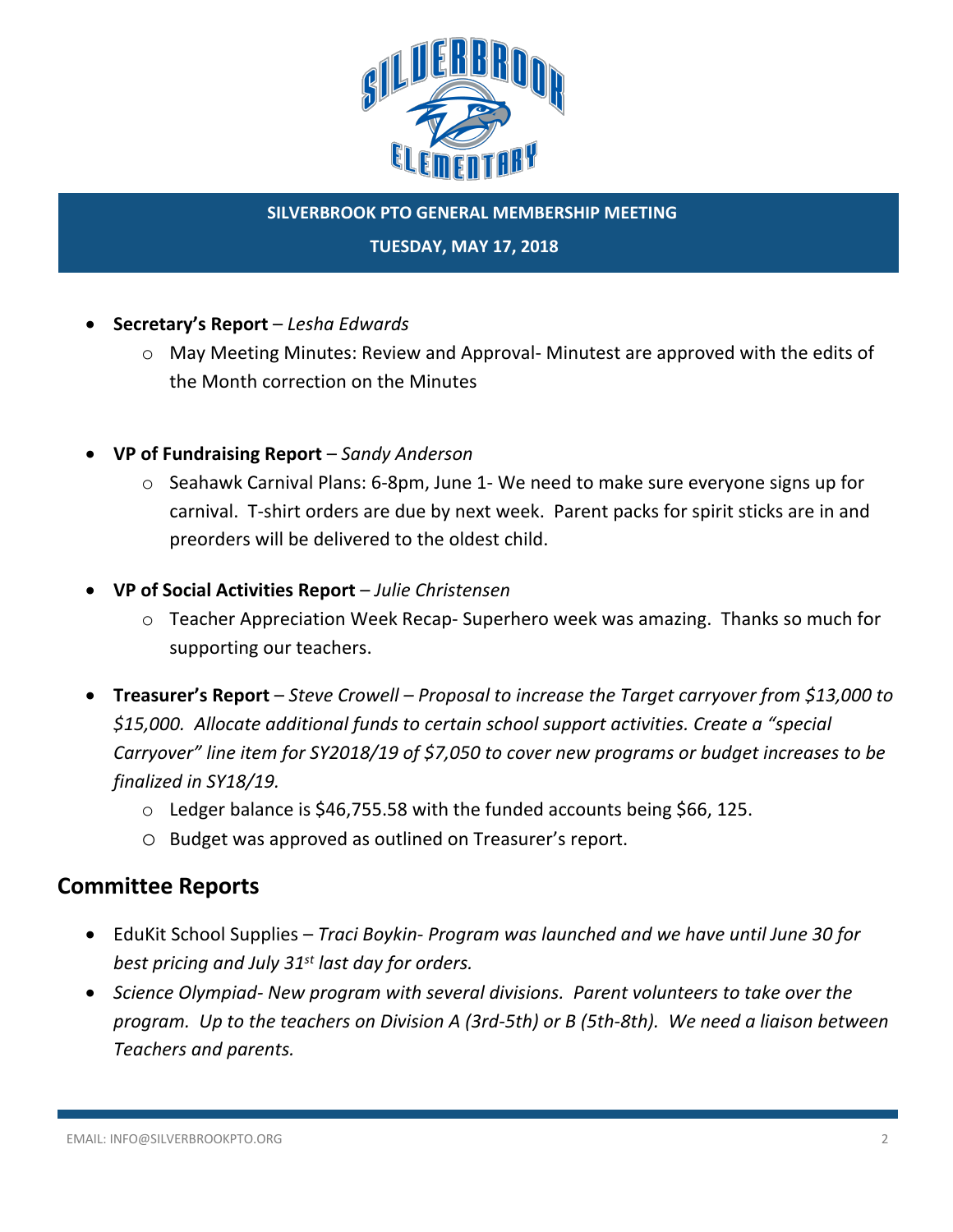

#### **TUESDAY, MAY 17, 2018**

• *Square 1 art- Art teacher would prefer we continue with spring time frame. Items delivered the 1st week of May in time of Mother's Day.*

**New Business-** *The new board members start July 1st. A group of 3 comprised of the nominating committee. Lisa Stover presented the slate to the membership.*

*Motion to approve the slate, the slate was nominated in.*

- **2018-2019 PTO Board Elections**
	- o Slate for Open Board Positions
		- President Sandy Anderson
		- Vice President of Fundraising Kelley Peck
		- Vice President of Programs Ramya Burgess
		- Secretary Lesha Edwards

#### • **2018-2019 PTO Board**

- o PTO President Sandy Anderson
- o Vice President of Fundraising Kelley Peck
- o Vice President of Social Activities Julie Christensen
- o Vice President of Programs Ramya Burgess
- o Treasurer Stephen Crowell
- o Secretary Lesha Edwards
- Please email info@silverbrookpto.org if you are interested in leading a 2018-2019 committee

### **Meeting Adjourned 8:01**

## *\*\*Next PTO Meeting: September 2018\*\**